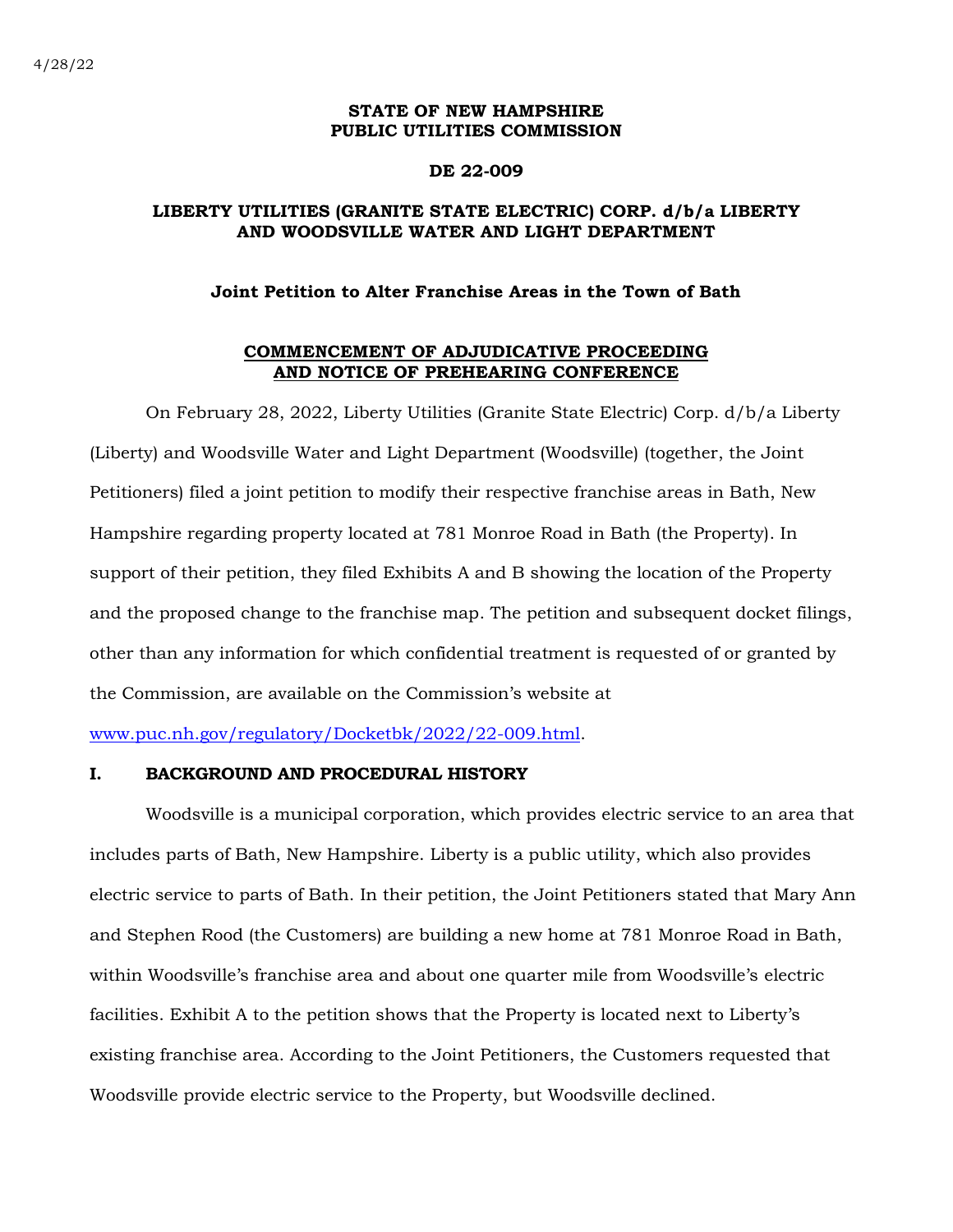The Joint Petitioners represented that Liberty has agreed to provide electric service to the Property, which is approximately one quarter mile from Liberty's closest facilities. They maintained that the Customers agreed to contribute the required amount toward Liberty's cost of extending electric service, in accordance with Liberty's tariff for new service connections, so that there would be no burden on existing Liberty customers. The Joint Petitioners stated that they agree to modify their respective franchise boundaries to permit Liberty to provide electric service to the Customers. They contended that, without this modification, the Customers would be unable to obtain electric service to the Property.

On April 12, 2022, the New Hampshire Department of Energy (DOE) filed an appearance in this proceeding. The DOE stated that it anticipates filing an analysis of the Joint Petitioners' request.

#### **II. ISSUES PRESENTED**

The filing presents, *inter alia,* the following issues: whether Liberty can furnish reasonably safe and adequate, and in all other respects, just and reasonable electric service and facilities to the Property, as required by RSA 374:1; whether Liberty should be allowed to expand its franchise under RSA 374:22 to include the Property; and whether modification of Liberty's and Woodsville's franchise boundaries, to transfer the portion of Woodsville's service territory containing the Property to Liberty's franchise area, would be for the public good under RSA 374:26. Accordingly, an adjudicative proceeding will be convened to address these issues.

The Commission will be conducting the prehearing conference and any hearings scheduled in this matter in person. The Commission will consider requests to conduct hearings using a hybrid format to permit remote participation by a specific individual only if the Commission has determined that a sufficient reason has been provided for why that individual would be unable to attend in person. Any party requesting that a specific individual be permitted to participate remotely should file a written request with the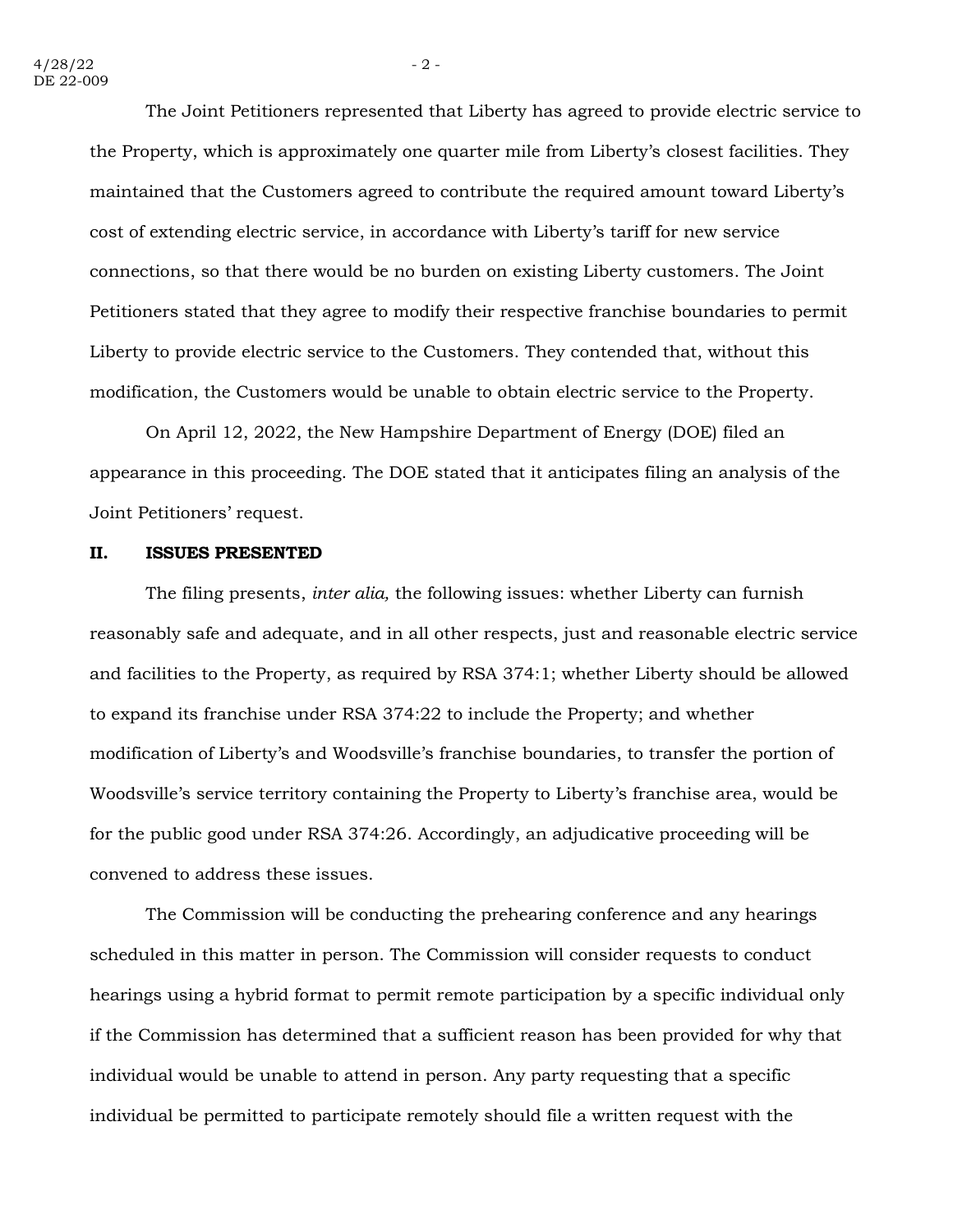Commission's Clerk's Office no later than fifteen (15) days prior to the prehearing conference or hearing date. If the Commission determines that one or more individuals will be permitted to appear remotely, then individuals in the Commission's hearing room, including the Commissioners, will be broadcast on a web-enabled platform.

#### **Based upon the foregoing, it is hereby**

**ORDERED**, that an adjudicative proceeding be commenced for the purpose of reviewing and resolving the foregoing issues pursuant to RSA chapter 541-A, RSA 374:1, RSA 374:22, RSA 374:26, and the Commission's procedural rules; and it is

**FURTHER ORDERED**, that the Commission will hold a prehearing conference, pursuant to N.H. Admin. R., Puc 203.15, at its offices located at 21 S. Fruit St., Suite 10, Concord, New Hampshire, on June 23, 2022, at 1:30 p.m., at which each party should be prepared to address any of the issues set forth in N.H. Admin. R., Puc 203.15; and it is

**FURTHER ORDERED,** that during the prehearing conference, the Commission will consider the matters listed in Puc 203.15(c) and (d), including the establishment of a procedural schedule governing the remainder of the proceeding. Parties and potential parties are encouraged to facilitate the development of a procedural schedule by conferring prior to the prehearing conference, so that the presiding officer can address any matters on which there is disagreement during the prehearing conference. Any procedural schedule, however, will not be approved until after the prehearing conference and after consulting the Commission's calendar; and it is

**FURTHER ORDERED**, that, immediately following the prehearing conference, the Joint Petitioners shall make appropriate personnel available for the parties to hold a technical session to review the filing; and it is

**FURTHER ORDERED**, that any entity or individual may petition to intervene and seek to be admitted as a party in this proceeding. Each party has the right to have an attorney represent the party at the party's own expense; and it is,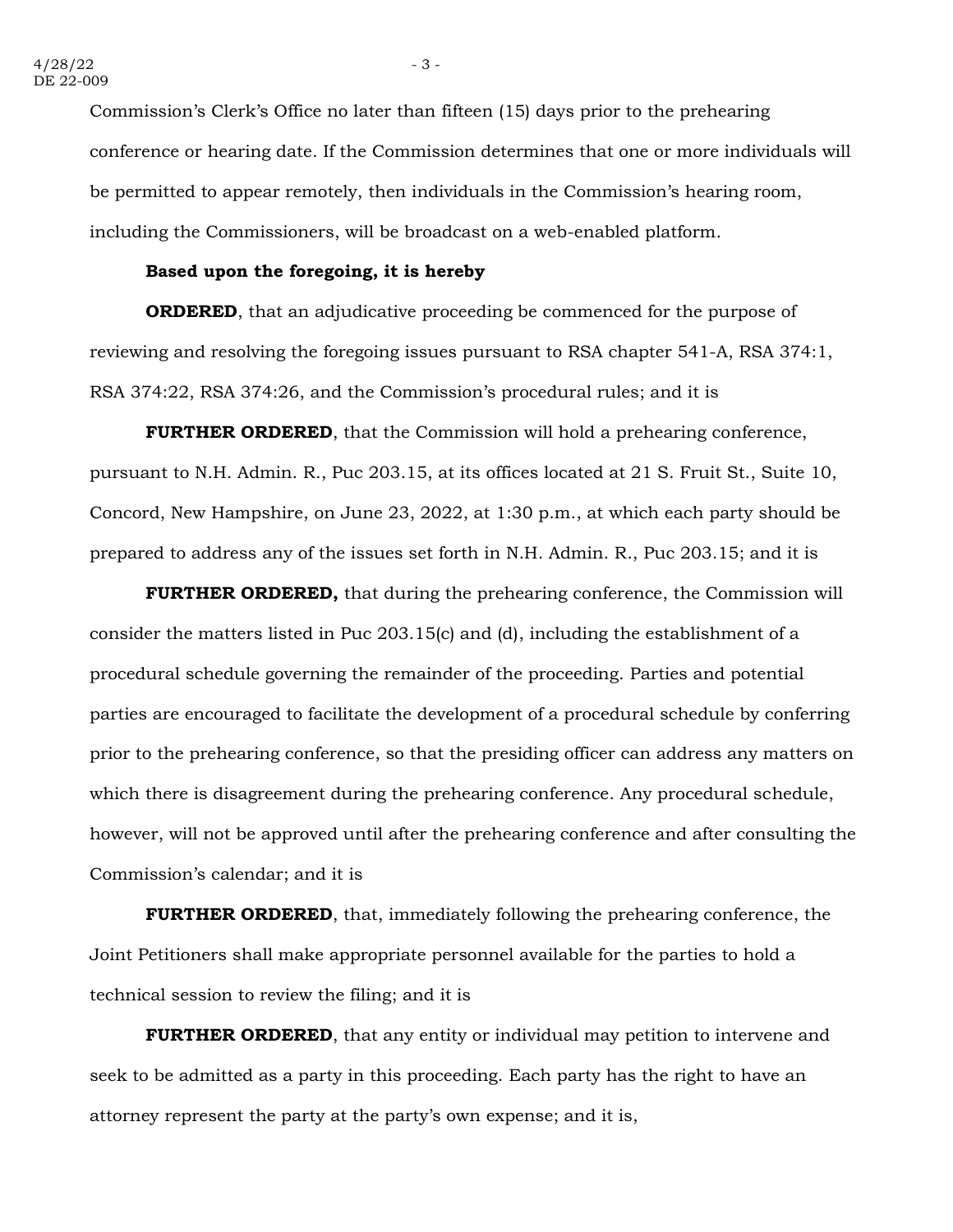**FURTHER ORDERED**, that, consistent with N.H. Admin. R., Puc 203.17 and Puc 203.02, any entity or individual seeking to intervene in the proceeding shall file with the Commission a petition to intervene with copies sent to the Joint Petitioners and any other parties on the service list, on or before May 31, 2022. The petition shall state the facts demonstrating how the petitioner's rights, duties, privileges, immunities, or other substantial interests may be affected by the proceeding, consistent with N.H. Admin. R., Puc 203.17; and it is

**FURTHER ORDERED**, that any party objecting to a petition to intervene make said objection on or before June 10, 2022; and it is

**FURTHER ORDERED**, that parties shall file any proposed exhibits, written testimony, motions, or other documents intended to become part of the record in this proceeding with the Commission. Pursuant to the secretarial letter issued on March 17, 2020, which is posted on the Commission's website at

[https://www.puc.nh.gov/Regulatory/Secretarial%20Letters/20200317-SecLtr-Temp-](https://www.puc.nh.gov/Regulatory/Secretarial%20Letters/20200317-SecLtr-Temp-Changes-in-Filing-Requirements.pdf)[Changes-in-Filing-Requirements.pdf,](https://www.puc.nh.gov/Regulatory/Secretarial%20Letters/20200317-SecLtr-Temp-Changes-in-Filing-Requirements.pdf) all Commission rules requiring the filing of paper copies are suspended until further notice. Parties may elect to submit any filing in electronic form unless otherwise ordered by the Commission. Filings will be considered filed as of the time the electronic copy is received by the Commission; and it is

**FURTHER ORDERED**, that Liberty file documents in support of its representation that it will assume responsibility for extending electric service to the Property on or before May 24, 2022, including details of the proposed service extension required and financial details supporting the extension; and it is

**FURTHER ORDERED**, that the NHDOE file its analysis of the Joint Petitioners' filing on or before June 7, 2022; and it is

**FURTHER ORDERED**, that routine procedural inquiries may be made by contacting the Commission's Clerk's Office at (603) 271-2431 or [ClerksOfffice@puc.nh.gov.](mailto:ClerksOfffice@puc.nh.gov) All requests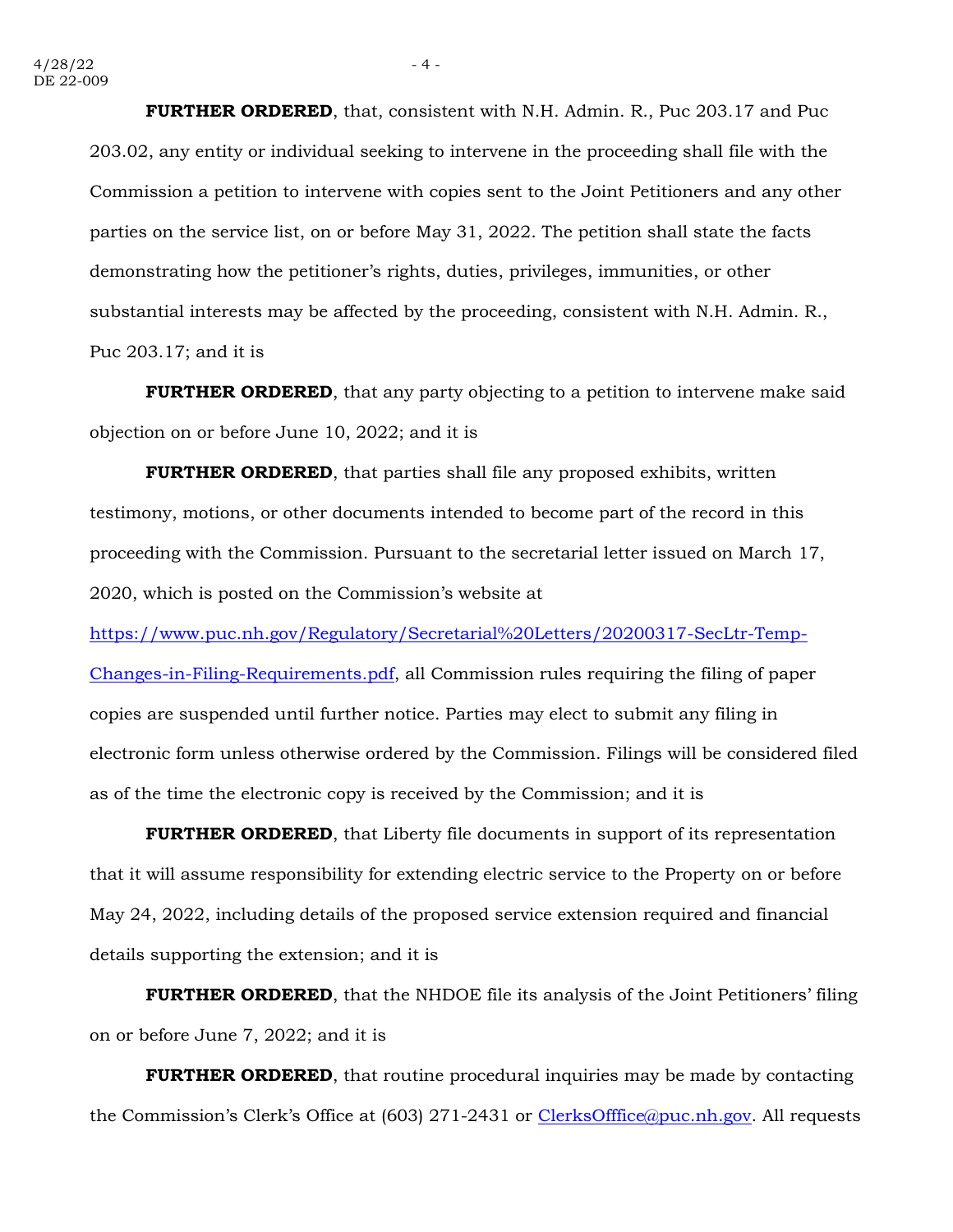to the Commission should be made in a written pleading filed with the Commission. Unless otherwise authorized by law, *ex parte* communications are prohibited; and it is

**FURTHER ORDERED**, that, pursuant to N.H. Admin. R., Puc 203.12, the Joint Petitioners shall notify all entities and individuals desiring to be heard at this hearing by publishing a copy of this order of notice on their websites no later than two business days after the date of issue, such publication to be documented by affidavit filed with the Commission on or before May 10, 2022. In addition, the Clerk shall publish this order of notice on the Commission's website no later than two business days after the date of issue; and it is

**FURTHER ORDERED,** that any hearings in this matter shall be conducted in accordance with the attached hearing guidelines.

So ordered, this twenty-eighth day of April, 2022.

Daniel C. Goldner Chairman

Pradip K. Chattopadhyay

Commissioner

Carleton B. Simpson Commissioner

Individuals needing assistance or auxiliary communication aids due to sensory impairment or other disability should contact the NHPUC, 21 S. Fruit St., Suite 10, Concord, New Hampshire 03301-2429; 603-271-2431; TDD Access: Relay N.H. 1-800-735-2964. Notification of the need for assistance should be made one week prior to the scheduled event.